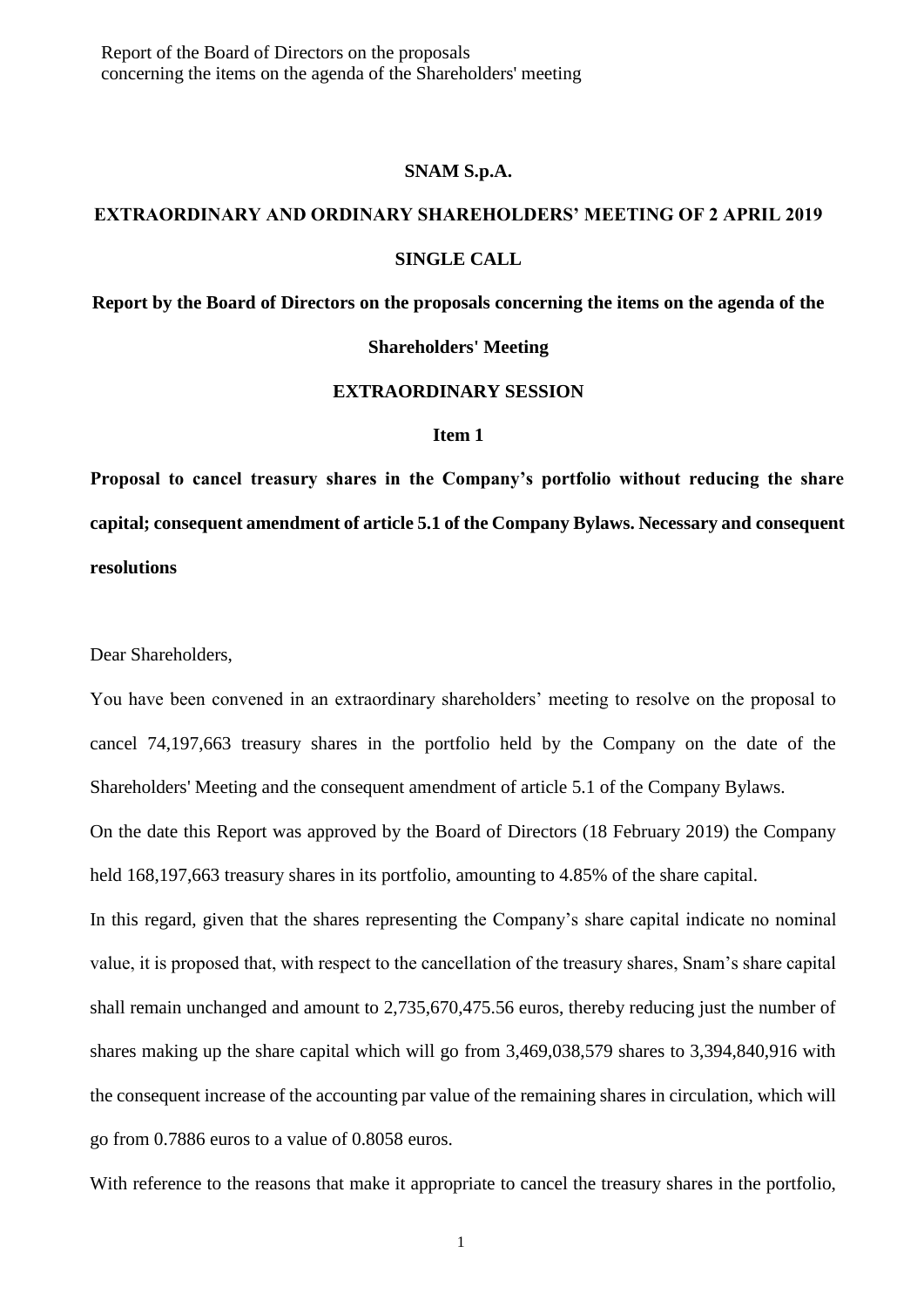# Report of the Board of Directors on the proposals concerning the items on the agenda of the Shareholders' meeting

first and foremost it should be noted that the opportunity did not arise to use the treasury shares in the portfolio, nor can it be hypothesized in the short term, with the exception of the number of treasury shares available to serve the convertible Bond due to expire in March 2022 and those potentially allocated to incentive plans for the Company's management. The Board of Directors therefore considers it appropriate to go ahead and cancel the aforementioned number of treasury shares, according to the procedures outlined, in order to increase the value for shareholders.

The separate request for authorisation from the shareholders' meeting to purchase and dispose of treasury shares, as per the specific item on the ordinary part of the agenda of the Shareholders' Meeting of 2 April 2019, further strengthens the policy to increase the value for shareholders, at the same time making these shares available for any additional uses indicated in the request itself and considered appropriate or necessary in the medium term.

From an accounting perspective, the cancellation of the treasury shares shall not have any economic effect nor shall it result in changes to the overall value of the net equity, despite altering its composition. In particular, the treasury shares to be cancelled without the reduction of the share capital shall result in the elimination of the relative "*Negative reserve for treasury shares held in the portfolio*", recorded pursuant to art. 2357-*ter*, subsection 3 of the Italian Civil Code, and the simultaneous reduction of the "*Reserves*" by an amount equal to the "*Negative reserve for treasury shares held in the portfolio*".

Approval of the proposed cancellation of treasury shares held in the portfolio shall be followed by the amendment of article 5.1 of the company Bylaws as regards the part concerning the number of shares that make up the share capital (with no change to the clause of the Bylaws contained in article 5.2 which is therefore omitted).

The current and proposed text of article 5.1 of the company Bylaws is provided below.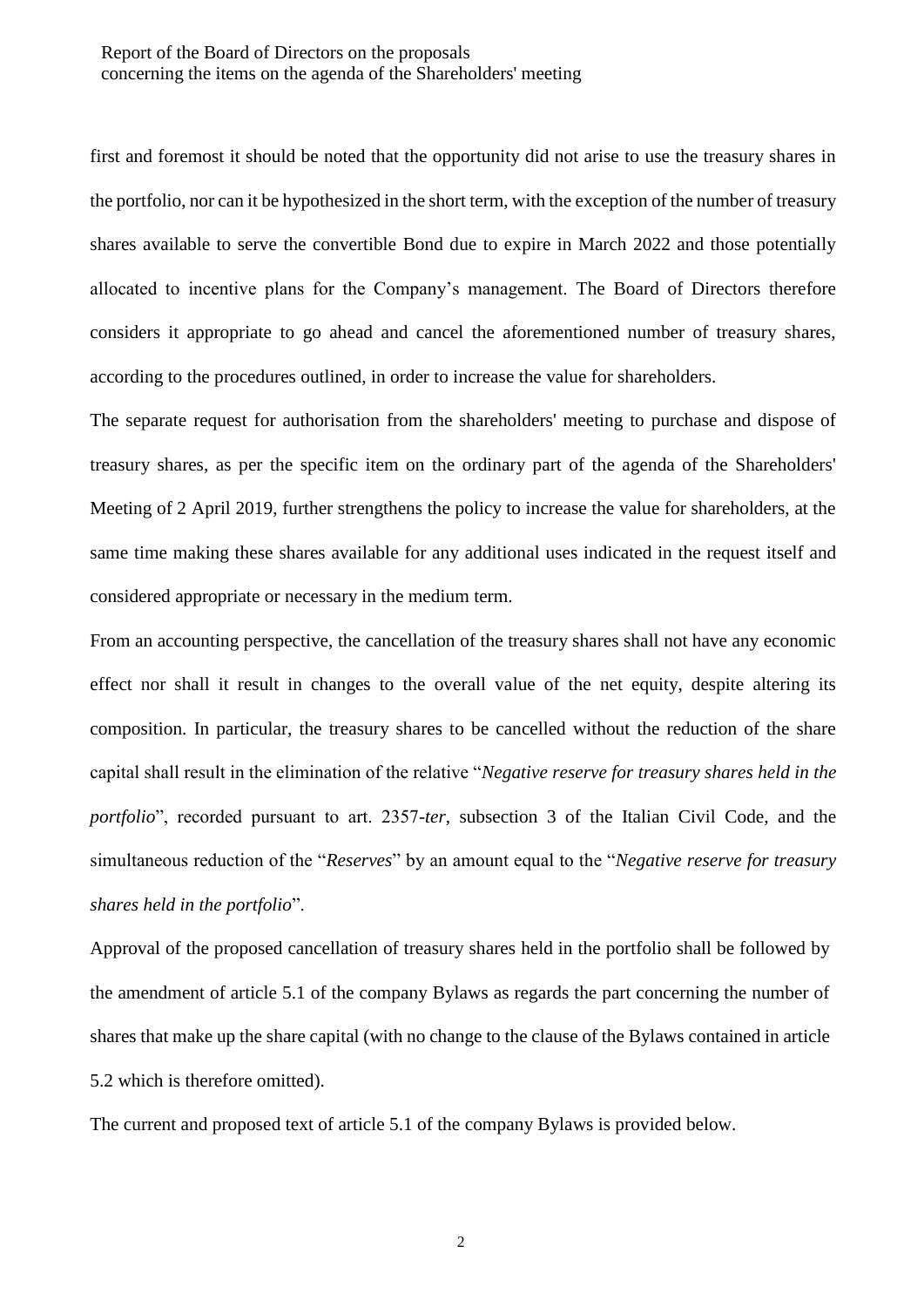Report of the Board of Directors on the proposals concerning the items on the agenda of the Shareholders' meeting

| <b>CURRENT TEXT</b>                                                                                                                                                                                                                                                                                                                                         | <b>PROPOSED TEXT</b>                                                                                                                                                                                                                                                                                                                                                       |
|-------------------------------------------------------------------------------------------------------------------------------------------------------------------------------------------------------------------------------------------------------------------------------------------------------------------------------------------------------------|----------------------------------------------------------------------------------------------------------------------------------------------------------------------------------------------------------------------------------------------------------------------------------------------------------------------------------------------------------------------------|
| ART. 5                                                                                                                                                                                                                                                                                                                                                      | ART. 5                                                                                                                                                                                                                                                                                                                                                                     |
| 5.1                                                                                                                                                                                                                                                                                                                                                         | 5.1                                                                                                                                                                                                                                                                                                                                                                        |
| The share capital amounts to $2,735,670,475.56$<br>(two billion seven hundred thirty-five million<br>six hundred seventy thousand four hundred<br>seventy-five point fifty-six) euros, divided into<br>3,469,038,579 (three billion four hundred<br>sixty-nine million thirty-eight thousand five<br>hundred seventy-nine) shares without nominal<br>value. | The share capital amounts to $2,735,670,475.56$<br>(two billion seven hundred thirty-five million six<br>hundred seventy thousand four hundred seventy-<br>point<br>fifty-six) euros,<br>five<br>divided<br>into<br>3,394,840,916 (three billion three hundred ninety-<br>four million eight hundred forty thousand nine<br>hundred sixteen) shares without nominal value. |
| (unchanged the rest)                                                                                                                                                                                                                                                                                                                                        | (unchanged the rest)                                                                                                                                                                                                                                                                                                                                                       |

The Board recalls that the effectiveness of the proposed resolution is subject to its registration in the Business Register pursuant to art. 2436, subsection 5 of the Italian Civil Code.

In the Board's view, the Bylaw amendment does not give the shareholders the right to withdraw

pursuant to art. 2437 of the Italian Civil Code.

**\*\*\***

Dear Shareholders,

You are invited to resolve to:

- 1) cancel a number of treasury shares without an indication of the nominal value amounting to 74,197,663, with the amount of the share capital remaining the same and with the consequent legal effects as regards accounting representation in the Company's financial statements;
- 2) amend article 5.1 of the Company Bylaws as follows: